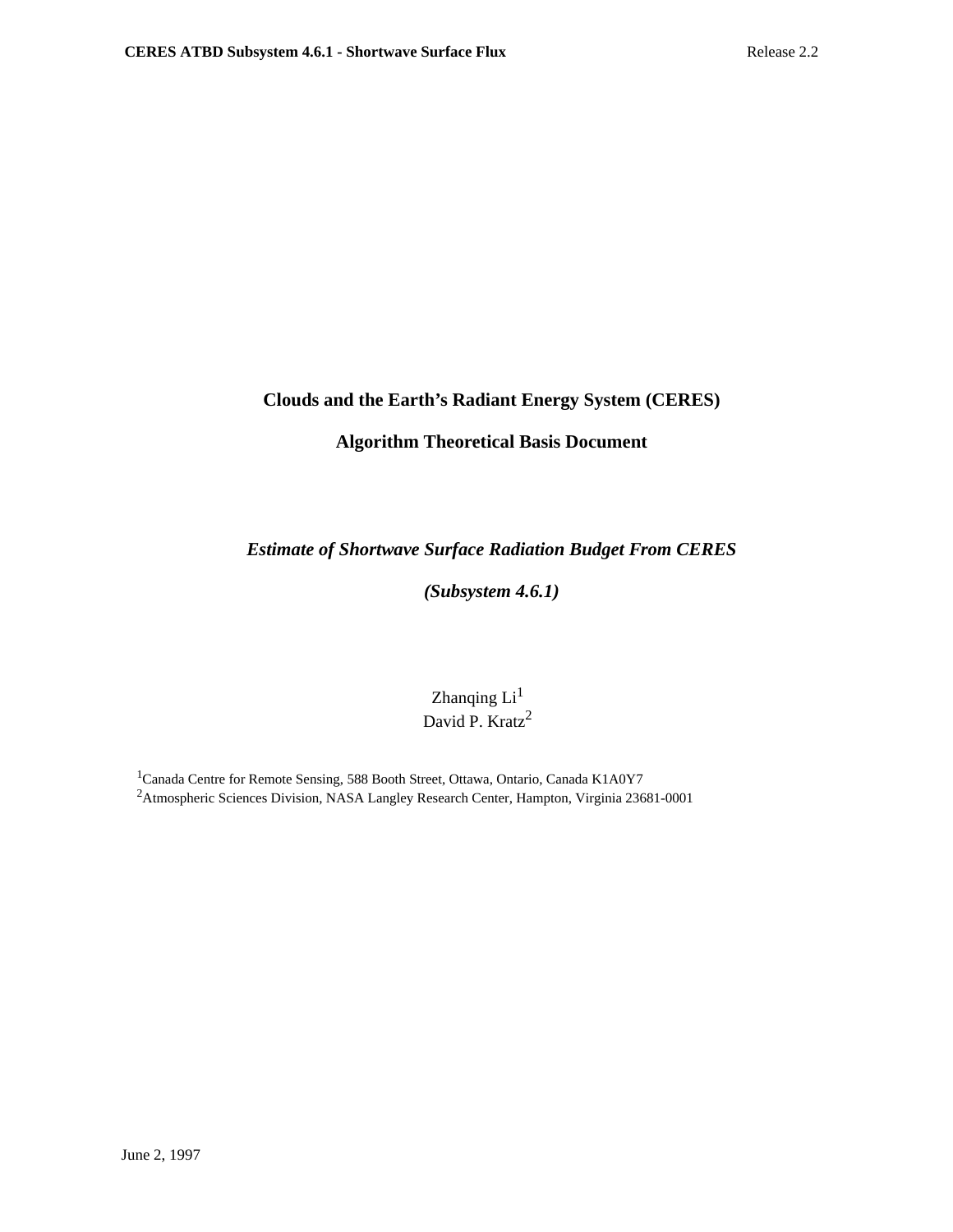

## **CERES Top Level Data Flow Diagram**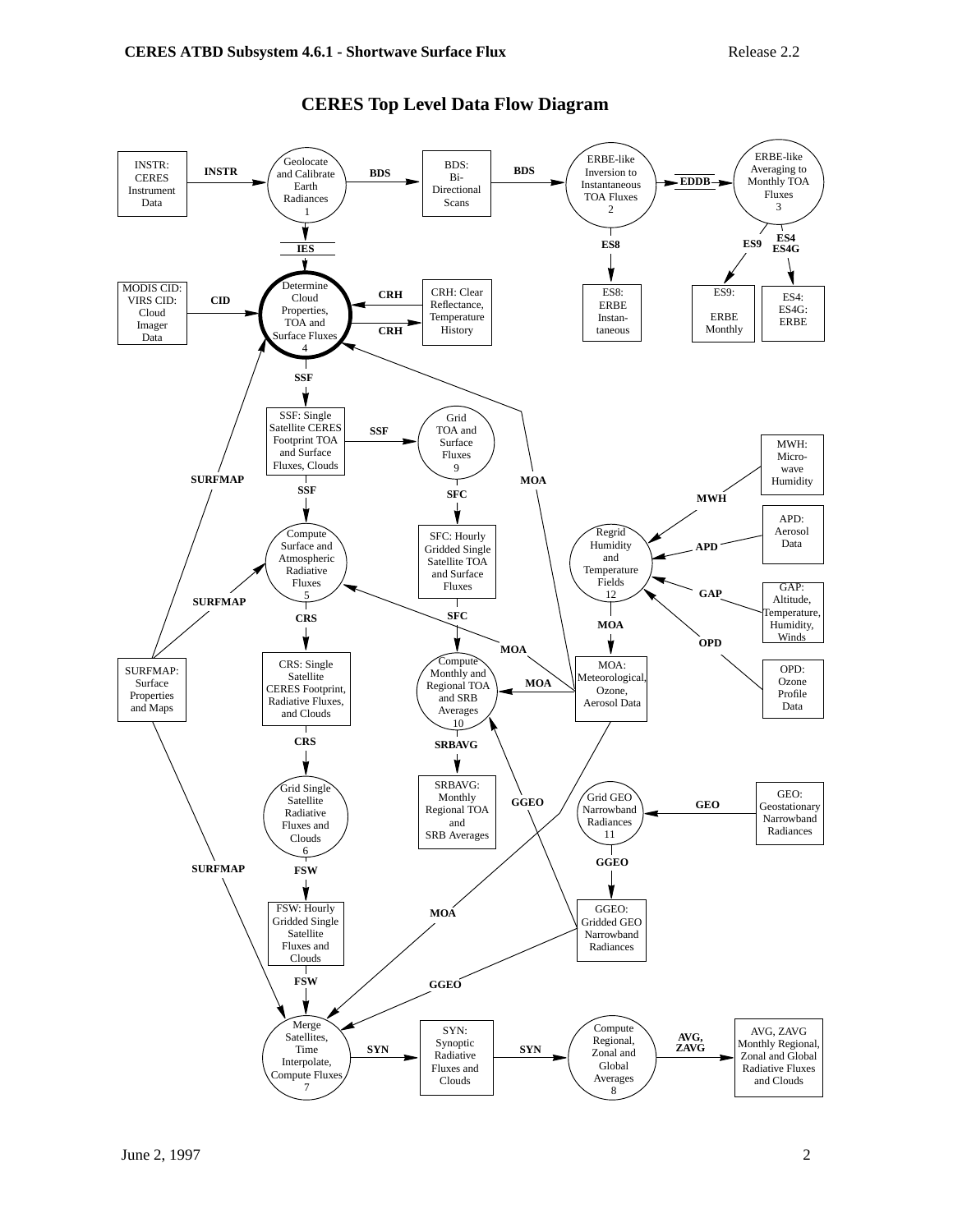

Figure 4.6-1. Major processes for empirical estimation of SW and LW surface radiation budget.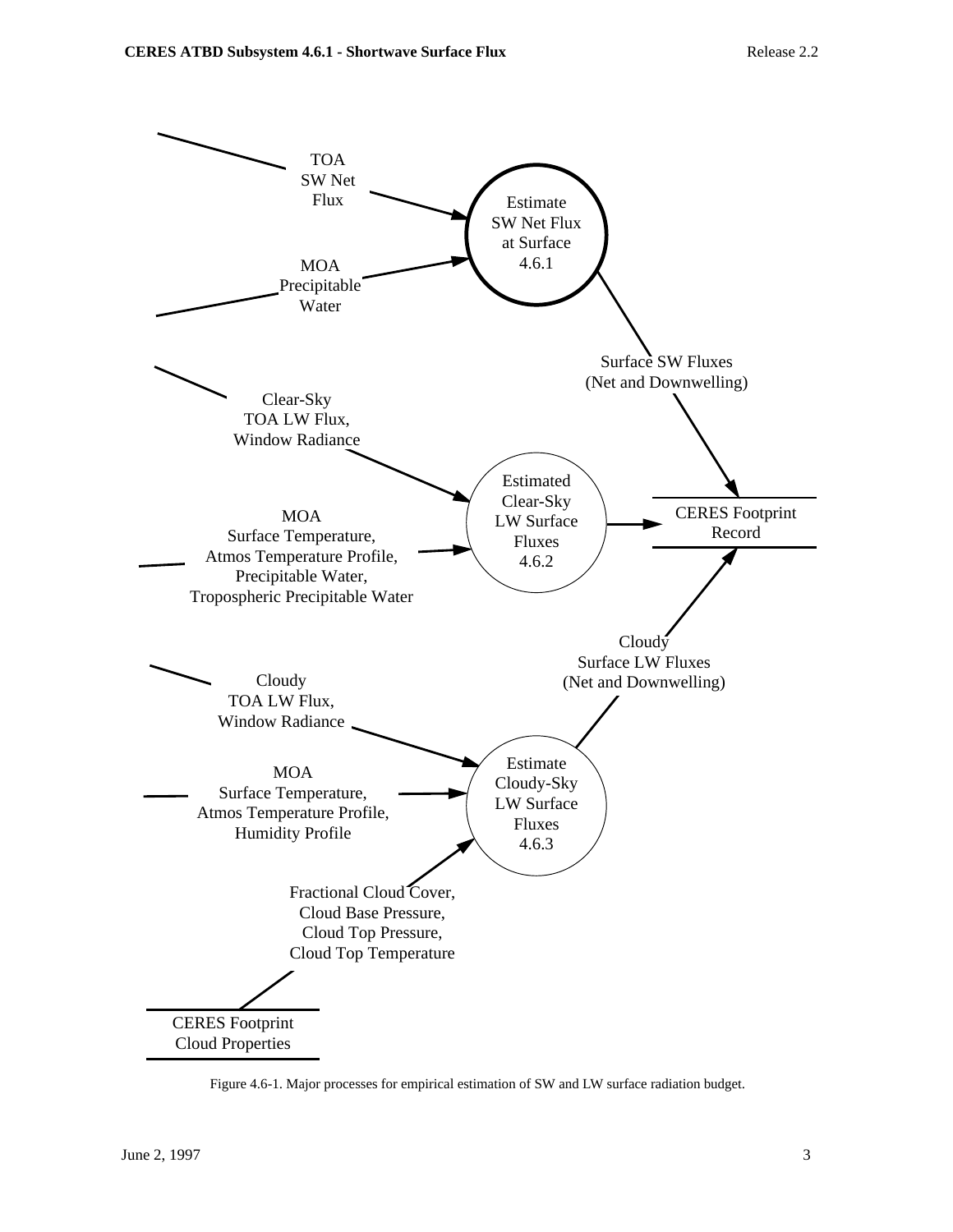#### **Abstract**

*A concise review is presented for the algorithm of Li et al. which will be employed to estimate Shortwave Surface Radiation Budget (SW SRB) from CERES measured Top-of-the-Atmosphere (TOA) irradiances. The algorithm is a parameterization scheme resulting from extensive radiative transfer computations. It contains three input parameters: the solar zenith angle, the precipitable water, and the TOA reflected solar flux. The algorithm is applicable to both clear and cloudy conditions for any surface conditions. Its performance has been validated against radiation measurements from towers and conventional radiation network. The accuracy for monthly mean estimates is generally within 10 Wm-2 as required for climate studies. Future validation is planned using higher quality and more complete measurements from such programs as the Atmospheric Radiation Measurement (ARM) and Baseline Surface Radiation Network (BSRN), which will overcome some limitations of the previous validation exercises and unravel a controversy concerning the applicability of the algorithm related to cloud absorption.*

### **4.6.1. Estimate of Shortwave Surface Radiation Budget From CERES**

#### **4.6.1.1. Introduction**

Shortwave surface radiation budget (SW SRB) refers to the net (down minus up) solar radiation absorbed at the Earth's surface over a nominal spectral range 0.2 - 5.0 µm. As the major component of surface heat balance, the importance of SW SRB in Earth's climate is well recognized. A basic requirement for climate studies, especially by virtue of general circulation models (GCMs), is to acquire a climatology of monthly SW SRB with an accuracy of 10  $\text{Wm}^{-2}$  on global uniform grids of 250 X 250 km<sup>2</sup> (Suttles and Ohring 1986). While insolation has been observed for over a century, our current knowledge of SW SRB is inferior to that about the Earth's Radiation Budget (ERB) at the TOA which has been monitored from space for only two decades (Li et al. 1996). This seriously hinders climate studies. The major limitations for in-situ SW SRB observation lie in the inability to deploy a uniform observational network of sufficient density, to maintain high operation standards, and to insure proper calibration. Besides, it is very difficult to obtain upwelling flux or albedo representative of large areas from ground-based instruments. Space-borne observation is the only means of providing uniform global measurements.

#### **4.6.1.2. Background**

Owing to the intervening atmosphere, SW SRB cannot be measured directly by radiometers aboard spacecraft. Remote sensing techniques are needed to infer SW SRB from the reflected radiance as observed from space. Nevertheless, since the atmosphere emits a negligible amount of radiation in the shortwave region, retrieval of SW SRB is relatively straightforward. Solar energy reaching the Earth is partly reflected to space, partly absorbed in the atmosphere, and partly absorbed at the Earth's surface. Success of retrieving SW SRB thus depends on our ability to account for atmospheric absorption. In contrast to the strong variability of radiation budgets at the TOA and at the surface, atmospheric absorption remains relatively stable; however, the small change in the magnitude of the atmospheric absorption is correlated with the change in the reflected flux at the TOA (Schmetz 1989; Li et al. 1993a). This lays the foundation for estimating SW SRB from TOA satellite measurements.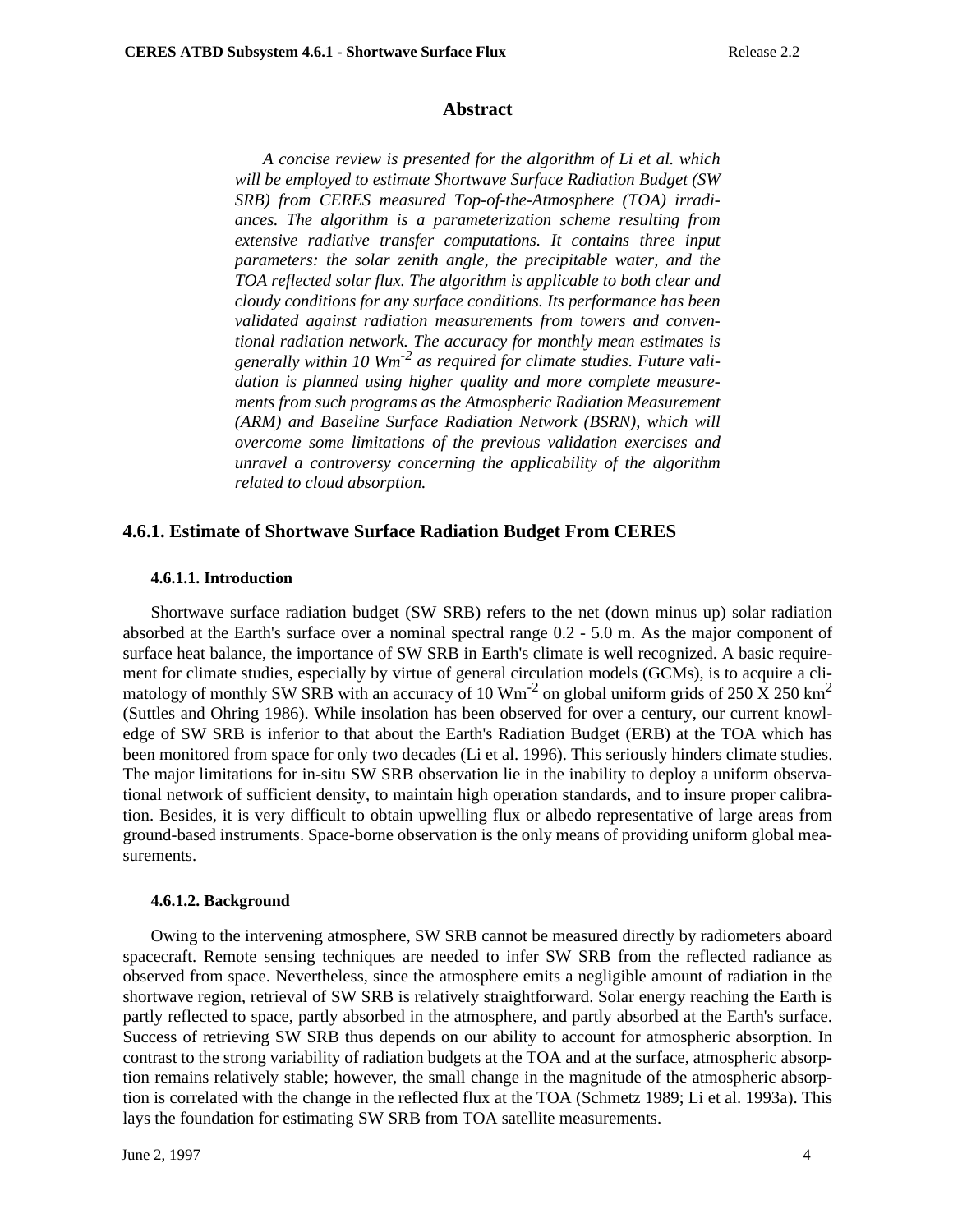Ramanathan (1986) noted a simple relationship between the net solar fluxes at the TOA and at the surface by analyzing the results of a GCM. The relationship was explored by Cess and Vulis (1989) with the aid of a more accurate radiative transfer model. They found that variations in TOA and surface net solar fluxes arising from changes in the Solar Zenith Angle (SZA) are correlated in an approximate linear fashion for a given atmospheric and surface condition at small and moderate SZAs. This was corroborated by a comparison between the TOA net fluxes obtained from the Earth Radiation Budget Experiment (ERBE) and the SW SRB data measured from pyranometers mounted on a tower located in Boulder, Colorado (Cess et al. 1991). Based on these matched satellite and surface measurements, Cess et al. (1993) developed an empirical inversion algorithm which worked well under clear skies for a specific location but produced large errors when applied to other conditions. The lack of general applicability originates from the dependence of the relationship on surface albedo, cloud amount, and optical thickness (Li et al. 1993a). While these parameters can be retrieved in principle from satellite measurements, the retrieval is neither easy nor accurate enough. To overcome the limitation, Li et al. (1993a) proposed a new relationship from which a more universal algorithm was formulated.

### **4.6.1.3. The Algorithm of Li et al.**

Instead of relating the net solar fluxes at the TOA and the surface by changing SZA for a fixed atmospheric and surface condition, Li et al. (1993a) established a new relationship between the TOA reflected flux and SW SRB by changing surface albedo and cloud optical thickness for a fixed SZA. By doing so, sensitivities to these factors are eliminated and the new relationship is perfectly linear for all SZAs, as is shown in figure 1. For a given TOA reflected flux and SZA, there is a unique value for SW SRB. Moreover, the relationships for clear and for cloudy conditions exhibit few discrepancies (Li et al., 1993a), implying that SW SRB can be determined reasonably well from a TOA reflected flux without knowledge about surface and sky conditions. Sensitivity tests of the relationship show weak dependence on SZA and water vapor. These effects were taken into account by parameterizing the results of comprehensive radiative transfer calculations for over 100 combinations of different surface, cloud, and atmospheric conditions. The parameterized algorithm is given as below:

$$
SW_{\text{surf}}^{\text{net}} = E_o d^{-2} \mu \left\{ 1 - \frac{C}{\mu} - \frac{D}{\sqrt{\mu}} + \frac{1 - \exp(-\mu)}{\mu} (0.0699 - 0.0683 \sqrt{p}) - \left[ 1 + A + B \ln(\mu) - 0.0273 + 0.0216 \sqrt{p} \right] \alpha_{TOA} \right\}
$$
\n(1)

where

$$
E_o = \text{solar constant} = 1365 \text{ W} \cdot \text{m}^{-2}
$$

*d* = Earth-Sun distance in astronomical units

 $p =$  precipitable water in cm

 $\theta$ <sup> $o$ </sup> = solar zenith angle

$$
\mu = \cos \theta_o
$$

 $\alpha_{TOA} =$  albedo at TOA =  $F_{TOA}/(E_o d^{-2} \mu)$ 

 $F_{TOA}$  = satellite-derived reflected shortwave flux at TOA, W-m<sup>-2</sup>

 $A = 0.0815$ 

 $B = 0.0139$ 

 $C = -0.01124$ 

 $D = 0.1487$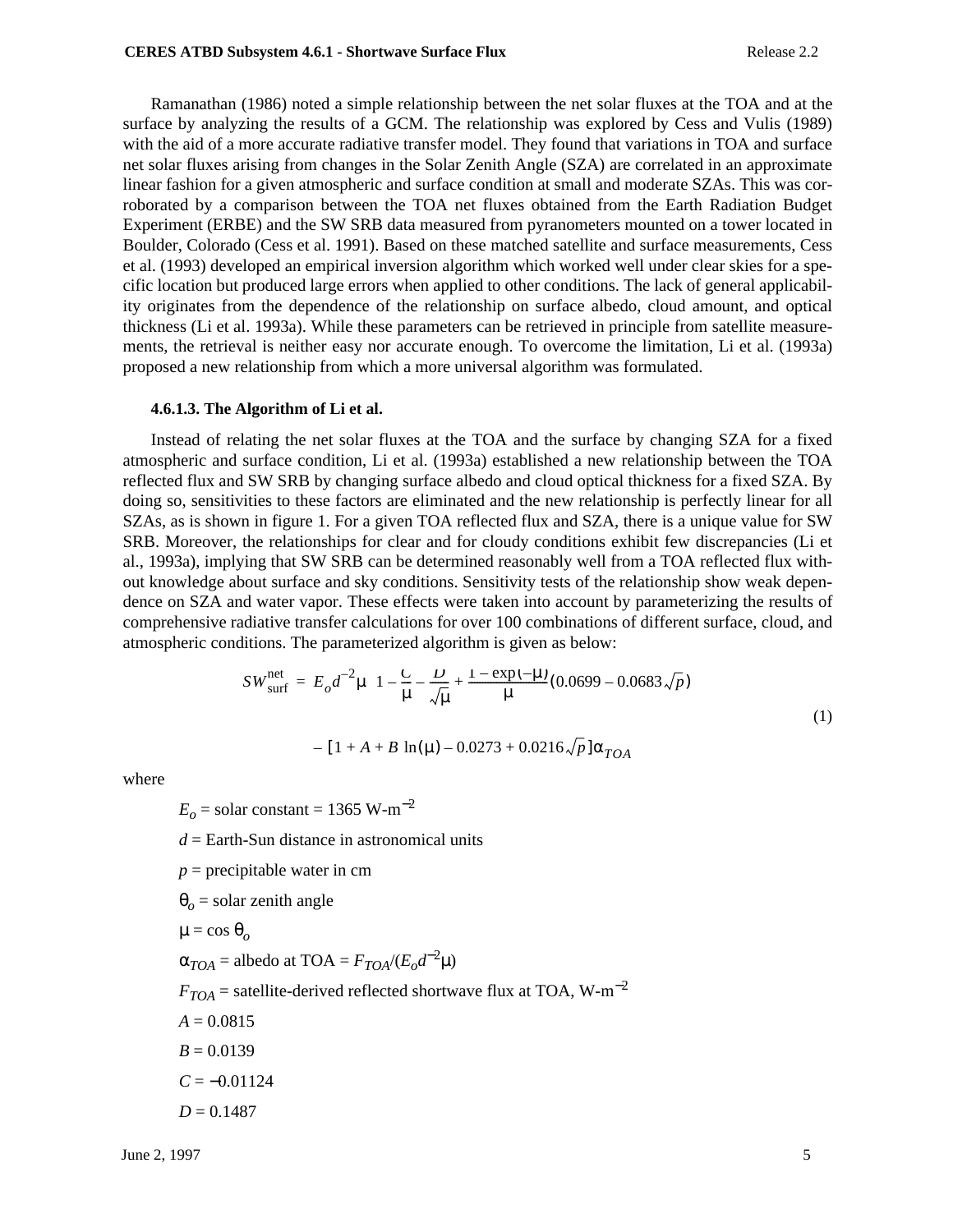

FIG. 1. Relationship between SSRB and reflected flux at the TOA for (a) clear sky, and (b) cloudy sky. Curves  $1-5$  in (a) represent simulation results for ocean, melting, near melting, aging and fresh snow surfaces under clear sky condition (a), and for cloud optical depths of 0, 5, 10, 20, and 40 for Sc clouds over ocean  $(\tilde{b})$  (Li et al., 1993a).

#### **4.6.1.4 Validation**

Two major validation exercises have been conducted. One employs collocated and coincident satellite footprint data of TOA reflected flux and tower measurements of the surface net solar flux (Li et al. 1993b) and another uses monthly mean data obtained from the global surface radiation network and estimated from ERBE using the Li et al. algorithm (Li et al. 1995a). The tower measurements were made over vegetated land in Boulder, Colorado, and snow covered land in Saskatoon, Saskatchewan, Canada (Li et al. 1993b). In addition to distinct surface albedo, the two locations are affected by differ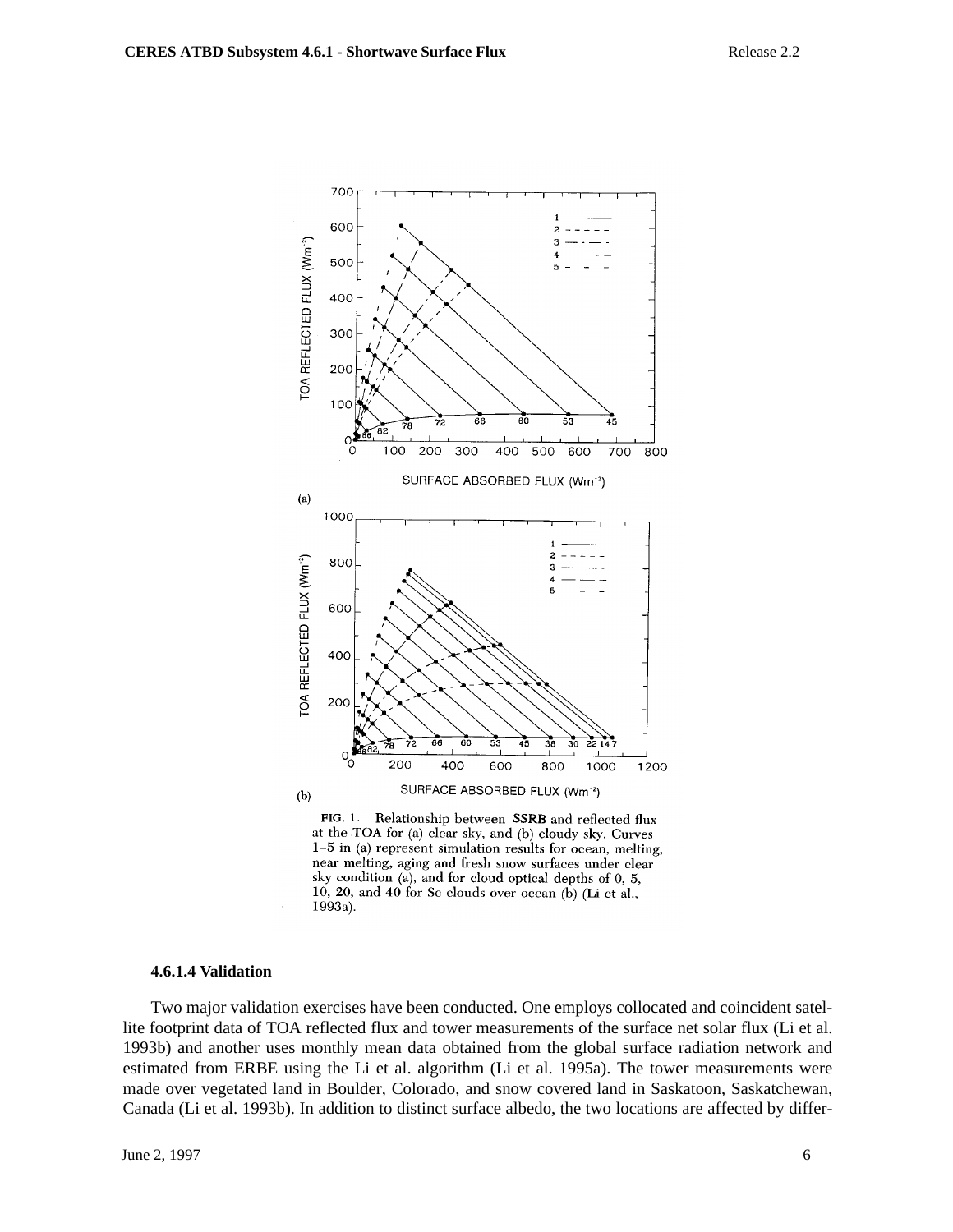ent cloud regimes. Figure 2 presents the comparisons between observed and estimated SW SRB under both clear- and all-sky conditions. The good agreements confirm that the algorithm is insensitive to surface and sky conditions. The large scatter under cloudy conditions stems from errors incurred in matching the satellite and surface measurements that are prominent when broken cumulus clouds are present (Li et al. 1993b). The match-up error was singled out in a validation of the monthly mean SW SRB product derived from ERBE (Li and Leighton 1993) against surface radiation measurements from the



FIG. 2. Comparison between SSRB as estimated from ERBS and as measured at two towers for (a) clear sky, and (b) all sky. For (a) data were available from a tower located in Boulder, Colorado, (solid points) during summer, and a tower in Saskatoon, Saskatchewan, Canada (open points) during winter. All-sky comparison includes the Boulder tower data only (Li et al., 1993b).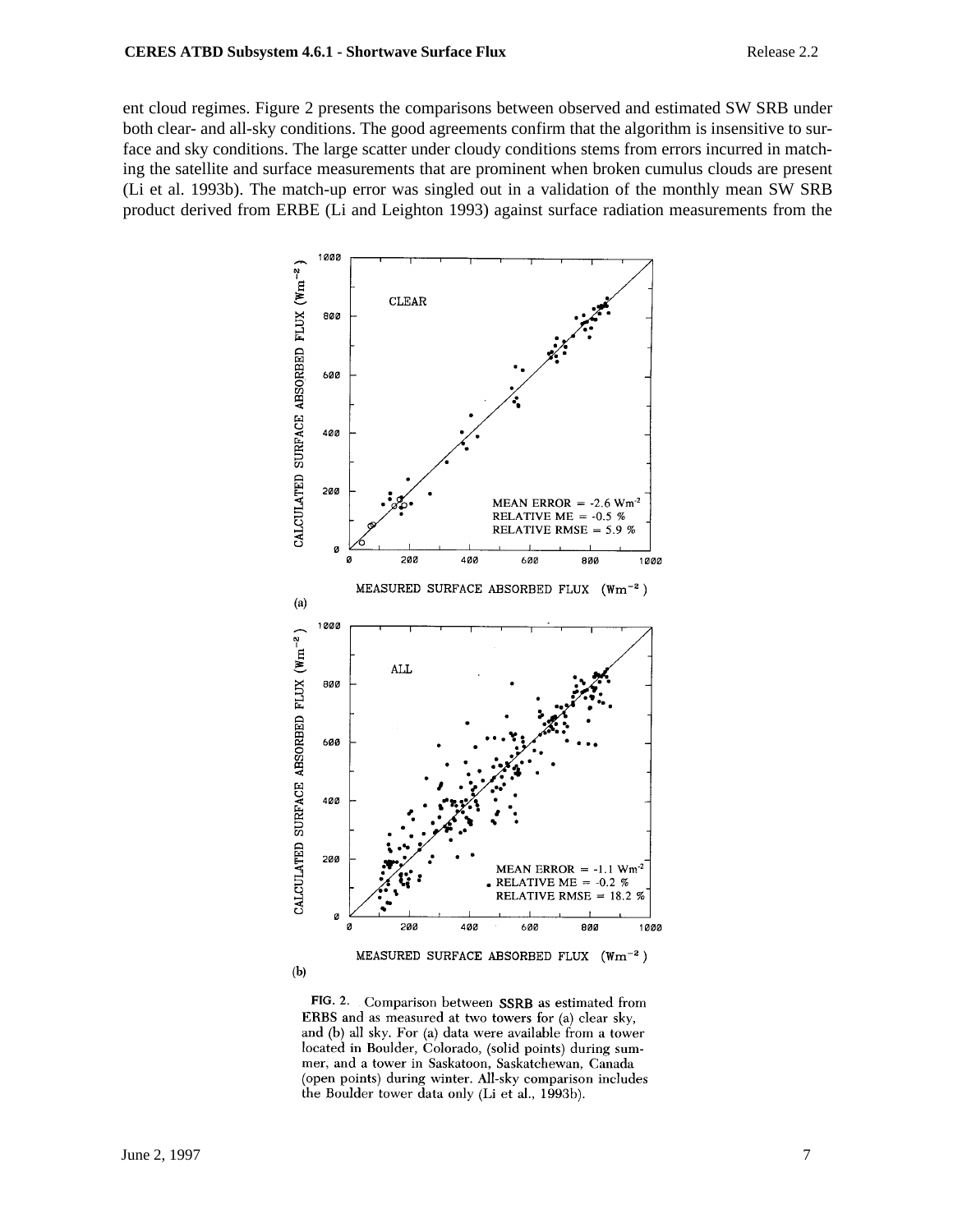Global Energy Balance Archive (GEBA) (Ohmura and Gilgen 1993). As is shown in figure 3, the mean difference remains very small (less than 5  $Wm^{-2}$ ), whereas the standard difference (SD) in  $Wm^{-2}$  diminishes rapidly with increasing number of surface pyranometers (N) following

$$
SD = 4.1 + 24.2 / N \tag{2}
$$

SD is composed of a match-up error denoted by the second term (24.2/N) and a true random error of 4.1  $Wm^{-2}$  (Li et al. 1995a). It should be noted that since the areal representation for surface albedo was limited in their studies, Li et al. (1995a) restricted their validation to surface insolation.



FIG. 3. Comparison of the surface insolation derived from ERBE satellite data with the insolation measured at the surface radiation network from the Global Energy Balance Archive (GEBA) for four categories classified according to the number of surface sites within a cell of 280km \* 280km as indicated on the plots (Li et al. 1995a).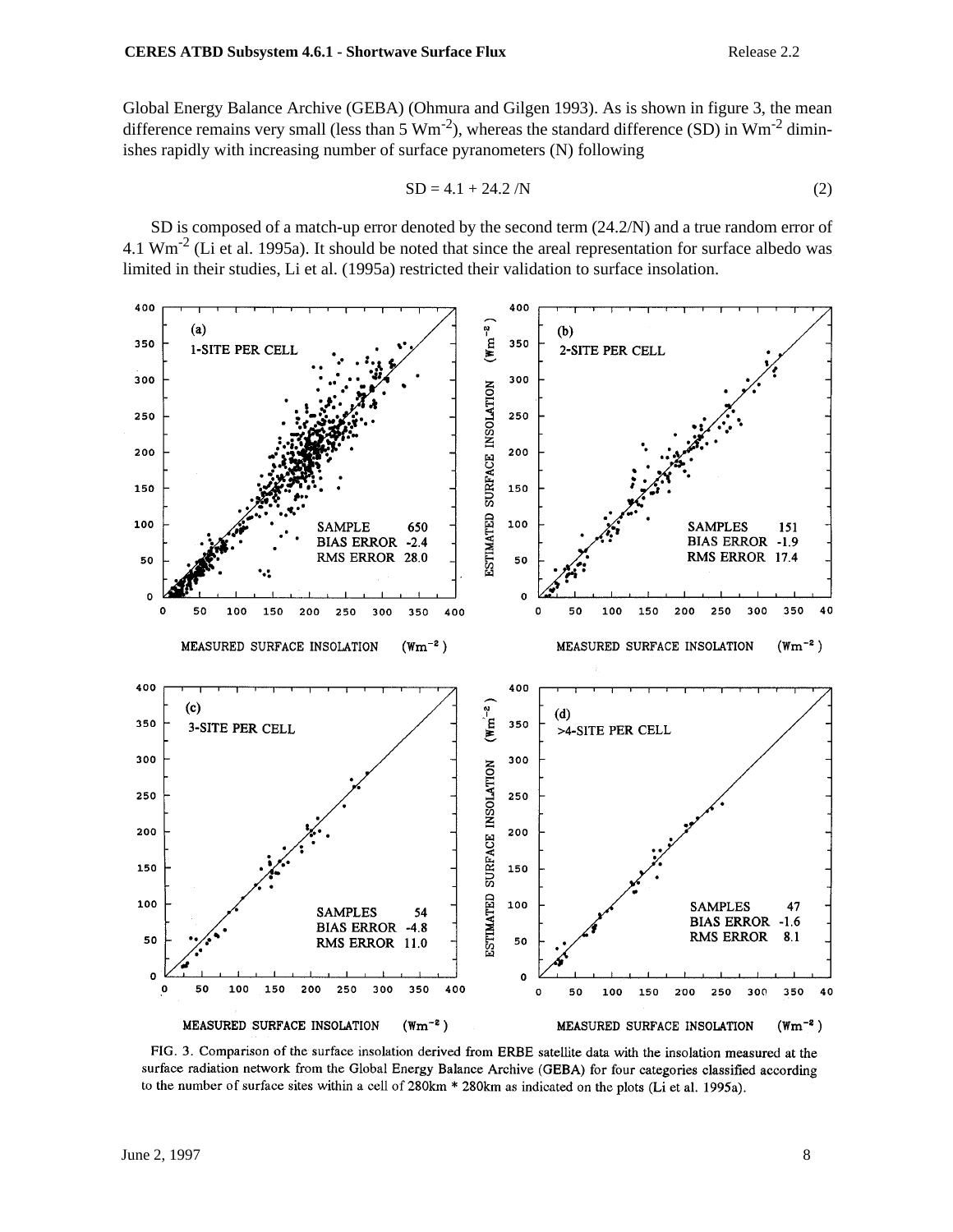While this number is significantly less than the accuracy requirement of 10  $\text{Wm}^{-2}$  for climate studies, these validations are insufficient to claim that the requirement is met owing to the following limitations. First, the surface measurements were made from an observation network of highly skewed geographic distribution, mostly in inhabited continental areas. Few data were available over oceans and remote lands including polar regions. Second, considerable match-up errors may have masked estimation uncertainties of similar or smaller magnitudes. Third, lack of information on variables that exert influences on the relationship prevents investigation of their effects. More extensive and meticulous validations are thereby essential to assure and improve the quality of the retrieved SW SRB product. The programs that are of particular value to a further validation include the DOE's Atmospheric Radiation Measurement (ARM) program and the WCRPs Baseline Surface Radiation Network (BSRN). The unique assets of ARM for the validation are the selection of distinct ARM locales representing very different climate and environmental conditions, provision of ample information on radiation sensitive parameters, high density surface radiation networks. While BSRN provides high-quality coherent surface radiation measurements, its utility for the validation exercise is limited by its measurements of point specific nature, and the lack of ancillary data. In addition to providing bulk statistics of the validation results, validation should also include examination of the difference between observed and estimated SW SRB with respect to any factor of potential influence.

### **4.6.1.5 A Pending Scientific Issue**

A doubt has been cast on the validity of the retrieving algorithm following some studies claiming an enormous cloud absorption anomaly (Cess et al. 1995, Ramanathan et al. 1995, Pilewski and Valero, 1995, etc.). These studies suggested that the amount of solar radiation absorbed by clouds is substantially underestimated by the conventional radiative models, indicating that some important physical process may have been overlooked. This finding has, however, been challenged by other studies (Chou et al. 1995, Li et al. 1995b, Arking 1996, etc.). Resolution of this issue may be forthcoming from field programs such as the ARM Enhanced Shortwave Experiment (ARESE). The principal objective of ARESE was to directly measure the absorption of solar radiation for both clear-sky and cloudy-sky conditions and to determine the uncertainties on these measurements. It is hoped that programs such as ARESE will help determine if the claimed cloud absorption anomaly is genuine and, if so, to find the causes of the problem. Until conclusive results are obtained, the most reasonable course of action is to retain the existing algorithm. The results of validation itself may help to prove or disprove the claim. For example, previous validations do not support the finding, as the algorithm performs equally well under clear and cloudy conditions, barring a trade-off between errors due to clouds and due to other factors.

### **4.6.1.6 Conclusion**

This document describes an algorithm for estimating SW SRB from CERES measurements. The algorithm was proposed by Li et al. which consists of a parameterization relating SW SRB to the reflected shortwave flux at the Top-of-the-Atmosphere with the input parameters of the column water vapor amount (precipitable water) and the cosine of the solar zenith angle. The algorithm was derived exclusively from radiative transfer calculations. It has been tested by comparing the net surface flux deduced from broadband radiance measurements from ERBS against surface data from two sets of tower instruments and global surface radiation network. The comparisons showed very small mean difference and moderate standard difference. The latter is associated principally with poor representation of surface observations within a satellite grid-cell. For the monthly mean estimates of SW SRB, the true random error is estimated to be well within  $10 \text{ Wm}^{-2}$ . Given the ongoing debate regarding cloud absorption, more extensive validation is required. Limitations and future improvements of the algorithm are also addressed.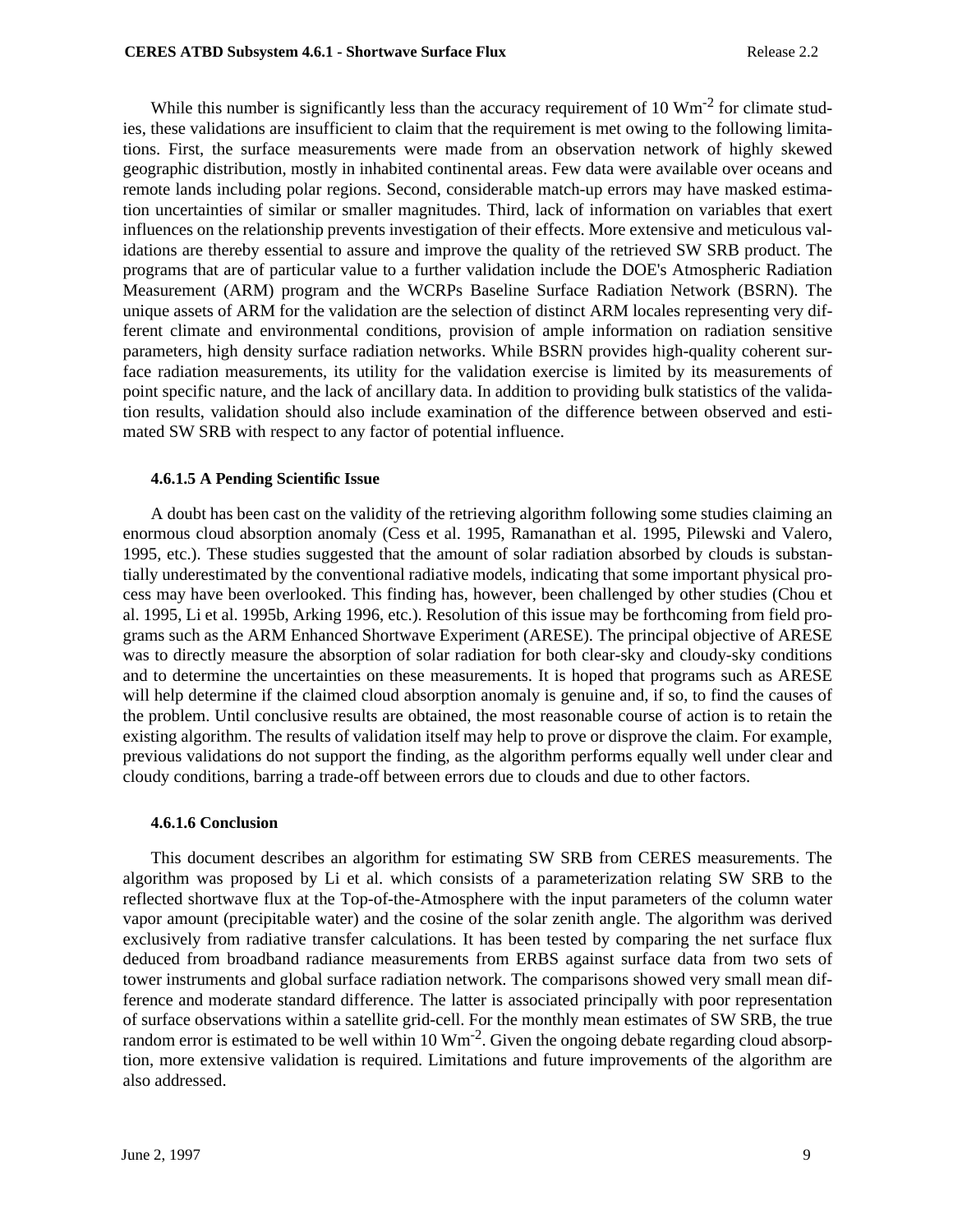#### **4.6.1.7 References**

- Arking, A.; Chou, M.-D.; and Ridgway, W.L. 1996: On Estimating the Effects of Clouds on Atmospheric Absorption Based on Flux Observations Above and Below Cloud Level. *Geophy. Res. Let.*, vol. 23, pp. 829-832.
- Cess, R.D; and I.L. Vulis 1989: Inferring Surface Solar Absorption From Broadband Satellite Measurements. *J. Climat*., vol. 2, pp. 974-985.
- Cess, Robert D.; Dutton, Ellsworth G.; Deluisi, John J.; and Jiang, Feng 1991: Determining Surface Solar Absorption From Broadband Satellite Measurements for Clear Skies—Comparison With Surface Measurements. *J. Climat*., vol. 4, pp. 236–247.
- Cess, R.D.; Nemesure, S.; Dutton, E.G.; DeLuisi, J.J.; Potter,G.L.; and Morcrette, J.-J. 1993: The Impact of Clouds on the Shortwave Radiation Budget of the Surface-Atmosphere System: Interfacing Measurements and Model. *J. Climat*., vol. 6, pp. 308-316.
- Cess, R. D.; Zhang, M. H.; Minnis, P.; Corsetti, L.; Dutton, E. G.; Forgan, B. W.; Garber, D. P.; Gates, W. L.; Hack, J. J.; Harrison, E. F.; Jing, X.; Kiehl, J. T.; Long, C. N.; Morcrette, J.-J.; Potter, G. L.; Ramanathan, V.; Subasilar, B.; Whitlock, C. H.; Young, D. F.; and Zhou, Y. 1995: Absorption of Solar Radiation by Clouds: Observations Versus Models. *Science*, vol. 267, pp. 496–499.
- Chou, M.-D.; Arking, A.; Otterman, J.; and Ridgway, W. L. 1995: The Effects of Clouds on Atmospheric Absorption of Solar Radiation. *Geophy. Res. Let.*, vol. 22, pp. 1885-1888.
- Li, Zhanqing; Leighton, H. G.; Masuda, Kazuhiko; and Takashima, Tsutomu 1993a: Estimation of SW Flux Absorbed at the Surface From TOA Reflected Flux. *J. Climat.*, vol. 6, no. 2, pp. 317–330.
- Li, Zhanqing; Leighton, H. G.; and Cess, Robert D. 1993b: Surface Net Solar Radiation Estimated From Satellite Measurements—Comparisons With Tower Observations. *J. Climat.,* vol. 6, no. 9, pp. 1764–1772.
- Li, Z.; and Leighton, H.G. 1993: Global Climatologies of Solar Radiation Budgets at the Surface and in the Atmosphere From 5 Years of ERBE Data. *J. Geophy. Res.*, vol. 98, pp. 4919-4930.
- Li, Z.; Whitlock, C. H.; and Charlock, T. P. 1995a: Assessment of the Global Monthly Mean Surface Insolation Estimated From Satellite Measurements Using Global Energy Balance Archive Data. *J. Climat.,* vol. 8, pp. pp. 315-*328.*
- Li, Z.; Barker, H. W.; and Moreau, L. 1995b: The Variable Effect of Clouds on Atmospheric Absorption of Solar Radiation. *Nature,* vol. 376, pp. 486–490.
- Li, Z.; Moreau, L.; and Arking, A. 1996: On Solar Energy Disposition, A Perspective From Observation and Modeling. *Bull. Amer. Meteor. Soc.*, in press.
- Pilewski, P.; and Valero, F. P. J. 1995: Direct Observations of Excess Solar Absorption by Clouds. *Science*, vol. 267, pp. 1626–1629.
- Ohmura, A.; and Gilgen, H. 1993: Re-evaluation of the Global Energy Balance. Geophy. Monogra. 75, *American Geophy. Union*, vol. 15, pp. 93-110.
- Ramanathan, V. 1986: Scientific Use of Surface Radiation Budget for Climate Studies. Report of the Workshop on Surface Radiation Budget for Climate Applications. NASA RP-1169, pp. 58-86.
- Ramanathan, V.; Subasilar, B.; Zhang, G. J.; Conant, W.; Cess, R. D.; Kiehl, J. T.; Grassl, H.; and Shi, L. 1995: Warm Pool Heat Budget and Shortwave Cloud Forcing: A Missing Physics? *Science,* vol. 267, pp. 499–503.
- Schmetz, J. 1989: Towards a Surface Radiation Climatology: Retrieval of Downward Irradiance From Satellite. *Atmos. Res.*, vol. 23, pp. 287-321.
- Suttles, J.T.; and Ohring, G. 1986: Surface Radiation Budget for Climate Applications. NASA Reference Publication 1169, 132 pp.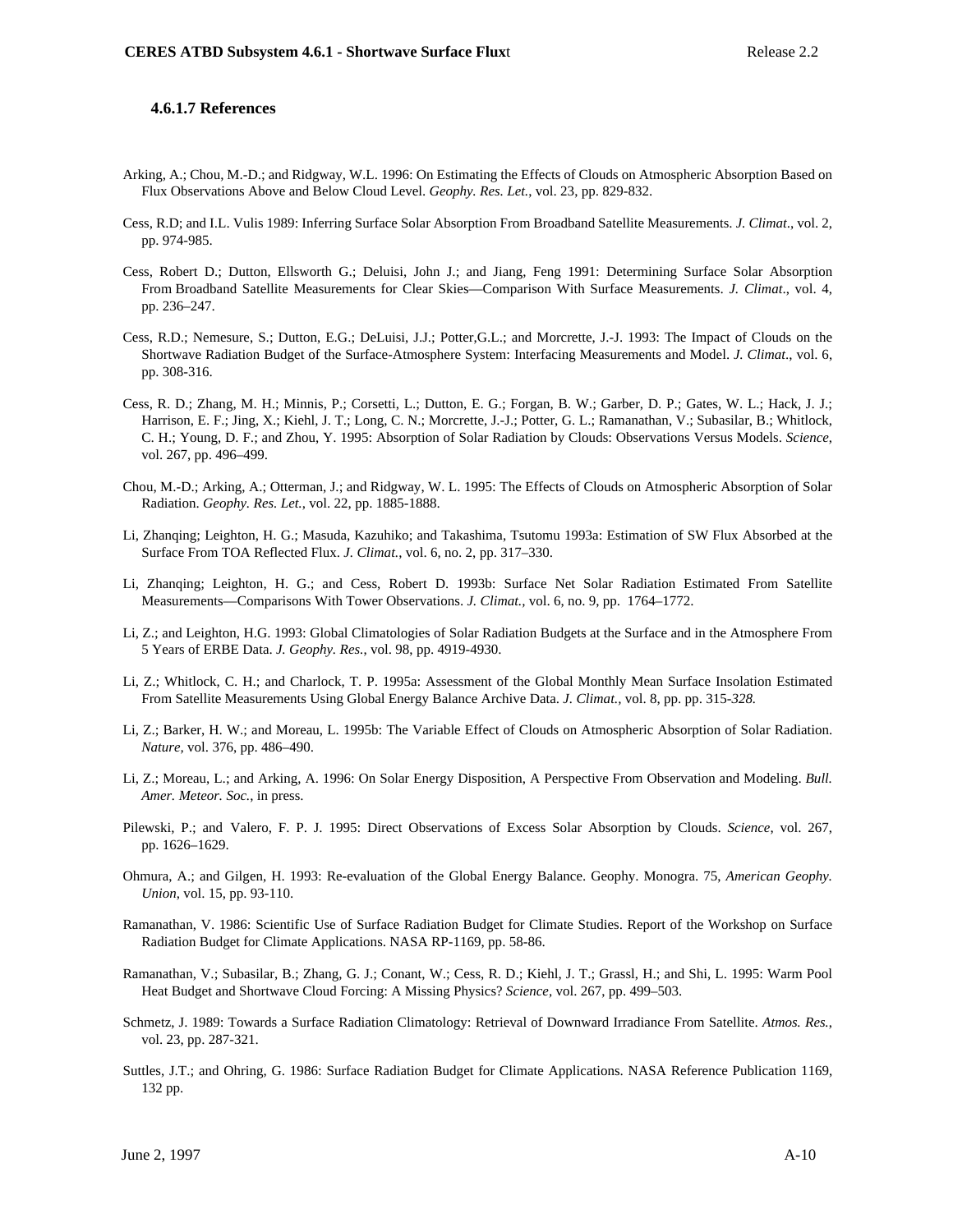# **Appendix A**

# **Nomenclature**

## **Acronyms**

| <b>ADEOS</b> | <b>Advanced Earth Observing System</b>                                                         |
|--------------|------------------------------------------------------------------------------------------------|
| <b>ADM</b>   | <b>Angular Distribution Model</b>                                                              |
| <b>AIRS</b>  | Atmospheric Infrared Sounder (EOS-AM)                                                          |
| AMSU         | Advanced Microwave Sounding Unit (EOS-PM)                                                      |
| <b>APD</b>   | Aerosol Profile Data                                                                           |
| <b>APID</b>  | <b>Application Identifier</b>                                                                  |
| <b>ARESE</b> | <b>ARM Enhanced Shortwave Experiment</b>                                                       |
| <b>ARM</b>   | <b>Atmospheric Radiation Measurement</b>                                                       |
| <b>ASOS</b>  | <b>Automated Surface Observing Sites</b>                                                       |
| <b>ASTER</b> | Advanced Spaceborne Thermal Emission and Reflection Radiometer                                 |
| <b>ASTEX</b> | <b>Atlantic Stratocumulus Transition Experiment</b>                                            |
| <b>ASTR</b>  | <b>Atmospheric Structures</b>                                                                  |
| <b>ATBD</b>  | <b>Algorithm Theoretical Basis Document</b>                                                    |
| <b>AVG</b>   | Monthly Regional, Average Radiative Fluxes and Clouds (CERES Archival Data<br>Product)         |
| <b>AVHRR</b> | Advanced Very High Resolution Radiometer                                                       |
| <b>BDS</b>   | Bidirectional Scan (CERES Archival Data Product)                                               |
| <b>BRIE</b>  | <b>Best Regional Integral Estimate</b>                                                         |
| <b>BSRN</b>  | <b>Baseline Surface Radiation Network</b>                                                      |
| <b>BTD</b>   | Brightness Temperature Difference(s)                                                           |
| <b>CCD</b>   | <b>Charge Coupled Device</b>                                                                   |
| <b>CCSDS</b> | <b>Consultative Committee for Space Data Systems</b>                                           |
| <b>CEPEX</b> | <b>Central Equatorial Pacific Experiment</b>                                                   |
| <b>CERES</b> | Clouds and the Earth's Radiant Energy System                                                   |
| <b>CID</b>   | Cloud Imager Data                                                                              |
| <b>CLAVR</b> | <b>Clouds from AVHRR</b>                                                                       |
| <b>CLS</b>   | <b>Constrained Least Squares</b>                                                               |
| <b>COPRS</b> | Cloud Optical Property Retrieval System                                                        |
| <b>CPR</b>   | Cloud Profiling Radar                                                                          |
| <b>CRH</b>   | Clear Reflectance, Temperature History (CERES Archival Data Product)                           |
| <b>CRS</b>   | Single Satellite CERES Footprint, Radiative Fluxes and Clouds (CERES Archival<br>Data Product) |
| <b>DAAC</b>  | Distributed Active Archive Center                                                              |
| <b>DAC</b>   | Digital-Analog Converter                                                                       |
| <b>DAO</b>   | Data Assimilation Office                                                                       |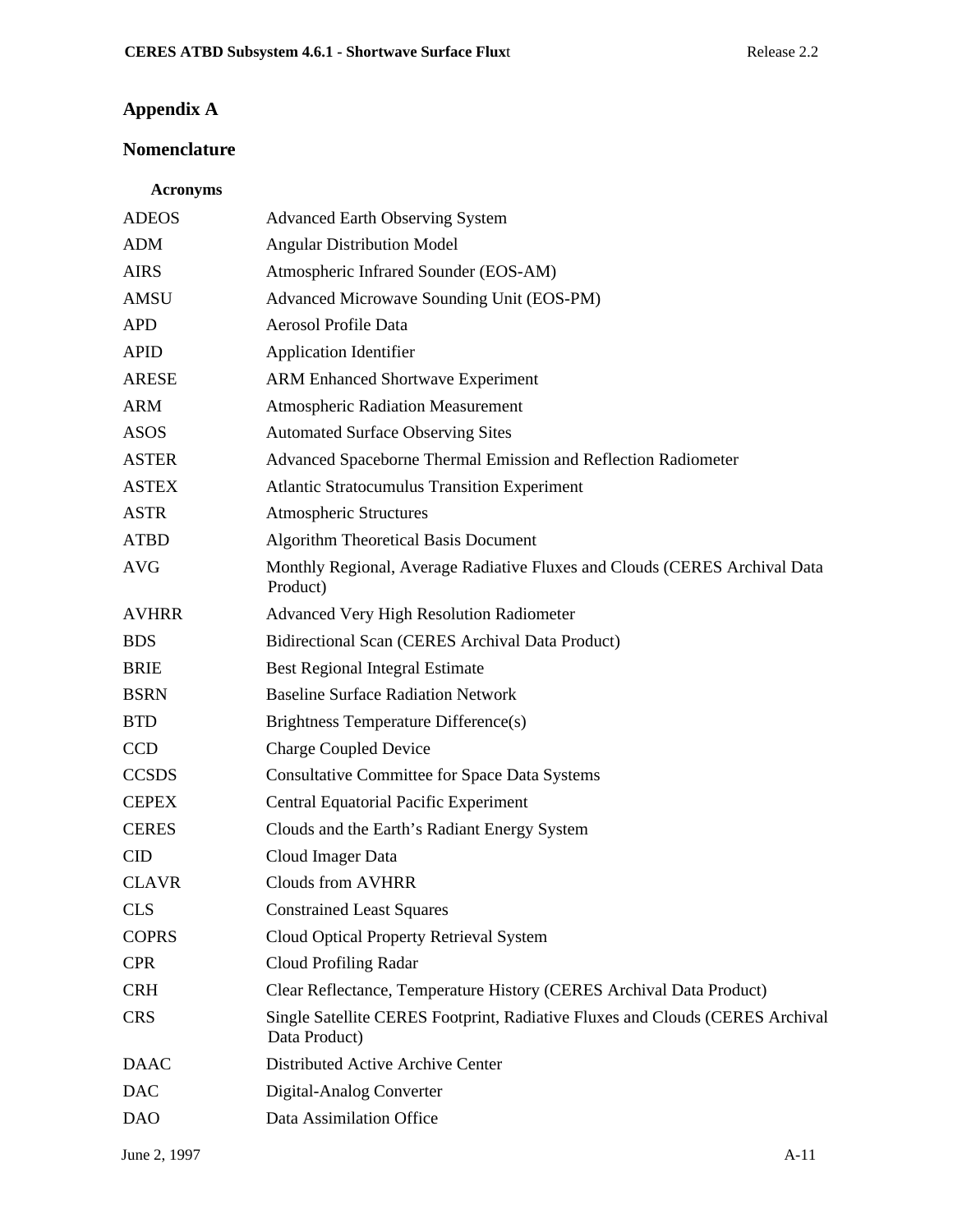| DB             | Database                                                                           |
|----------------|------------------------------------------------------------------------------------|
| DFD            | Data Flow Diagram                                                                  |
| DLF            | Downward Longwave Flux                                                             |
| DMSP           | Defense Meteorological Satellite Program                                           |
| EADM           | ERBE-Like Albedo Directional Model (CERES Input Data Product)                      |
| ECA            | Earth Central Angle                                                                |
| <b>ECLIPS</b>  | <b>Experimental Cloud Lidar Pilot Study</b>                                        |
| ECMWF          | European Centre for Medium-Range Weather Forecasts                                 |
| EDDB           | ERBE-Like Daily Data Base (CERES Archival Data Product)                            |
| EID9           | ERBE-Like Internal Data Product 9 (CERES Internal Data Product)                    |
| EOS            | Earth Observing System                                                             |
| EOSDIS         | Earth Observing System Data Information System                                     |
| EOS-AM         | <b>EOS Morning Crossing Mission</b>                                                |
| EOS-PM         | <b>EOS Afternoon Crossing Mission</b>                                              |
| ENSO           | El Niño/Southern Oscillation                                                       |
| <b>ENVISAT</b> | <b>Environmental Satellite</b>                                                     |
| <b>EPHANC</b>  | Ephemeris and Ancillary (CERES Input Data Product)                                 |
| ERB            | <b>Earth Radiation Budget</b>                                                      |
| ERBE           | <b>Earth Radiation Budget Experiment</b>                                           |
| ERBS           | <b>Earth Radiation Budget Satellite</b>                                            |
| ESA            | European Space Agency                                                              |
| ES4            | ERBE-Like S4 Data Product (CERES Archival Data Product)                            |
| ES4G           | ERBE-Like S4G Data Product (CERES Archival Data Product)                           |
| ES8            | ERBE-Like S8 Data Product (CERES Archival Data Product)                            |
| ES9            | ERBE-Like S9 Data Product (CERES Archival Data Product)                            |
| <b>FLOP</b>    | <b>Floating Point Operation</b>                                                    |
| FIRE           | <b>First ISCCP Regional Experiment</b>                                             |
| FIRE II IFO    | First ISCCP Regional Experiment II Intensive Field Observations                    |
| FOV            | Field of View                                                                      |
| FSW            | Hourly Gridded Single Satellite Fluxes and Clouds (CERES Archival Data<br>Product) |
| FTM            | <b>Functional Test Model</b>                                                       |
| GAC            | Global Area Coverage (AVHRR data mode)                                             |
| GAP            | Gridded Atmospheric Product (CERES Input Data Product)                             |
| GCIP           | <b>GEWEX Continental-Phase International Project</b>                               |
| GCM            | <b>General Circulation Model</b>                                                   |
| GEBA           | Global Energy Balance Archive                                                      |
| GEO            | <b>ISSCP Radiances (CERES Input Data Product)</b>                                  |
| <b>GEWEX</b>   | Global Energy and Water Cycle Experiment                                           |
|                |                                                                                    |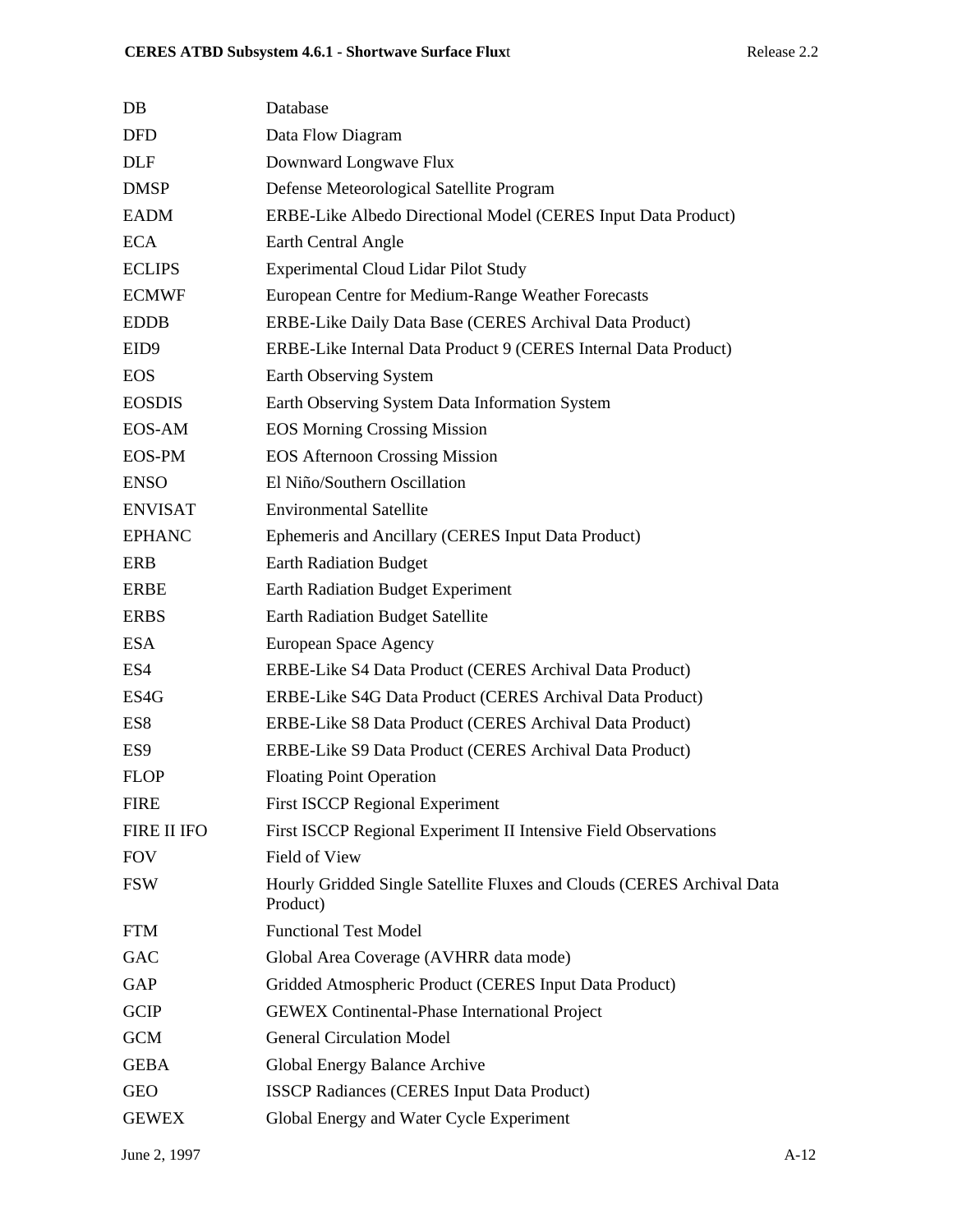| <b>GLAS</b>     | Geoscience Laser Altimetry System                        |
|-----------------|----------------------------------------------------------|
| <b>GMS</b>      | <b>Geostationary Meteorological Satellite</b>            |
| <b>GOES</b>     | <b>Geostationary Operational Environmental Satellite</b> |
| <b>HBTM</b>     | Hybrid Bispectral Threshold Method                       |
| <b>HIRS</b>     | High-Resolution Infrared Radiation Sounder               |
| <b>HIS</b>      | High-Resolution Interferometer Sounder                   |
| <b>ICM</b>      | <b>Internal Calibration Module</b>                       |
| <b>ICRCCM</b>   | Intercomparison of Radiation Codes in Climate Models     |
| ID              | Identification                                           |
| <b>IEEE</b>     | Institute of Electrical and Electronics Engineers        |
| <b>IES</b>      | Instrument Earth Scans (CERES Internal Data Product)     |
| <b>IFO</b>      | <b>Intensive Field Observation</b>                       |
| <b>INSAT</b>    | <b>Indian Satellite</b>                                  |
| IOP             | <b>Intensive Observing Period</b>                        |
| IR              | <b>Infrared</b>                                          |
| <b>IRIS</b>     | <b>Infrared Interferometer Spectrometer</b>              |
| <b>ISCCP</b>    | <b>International Satellite Cloud Climatology Project</b> |
| <b>ISS</b>      | <b>Integrated Sounding System</b>                        |
| IWP             | <b>Ice Water Path</b>                                    |
| <b>LAC</b>      | Local Area Coverage (AVHRR data mode)                    |
| LaRC            | <b>Langley Research Center</b>                           |
| <b>LBC</b>      | Laser Beam Ceilometer                                    |
| LBTM            | Layer Bispectral Threshold Method                        |
| Lidar           | <b>Light Detection and Ranging</b>                       |
| <b>LITE</b>     | Lidar In-Space Technology Experiment                     |
| Lowtran 7       | Low-Resolution Transmittance (Radiative Transfer Code)   |
| LW              | Longwave                                                 |
| <b>LWP</b>      | Liquid Water Path                                        |
| <b>MAM</b>      | Mirror Attenuator Mosaic                                 |
| MC              | <b>Mostly Cloudy</b>                                     |
| <b>MCR</b>      | Microwave Cloud Radiometer                               |
| <b>METEOSAT</b> | Meteorological Operational Satellite (European)          |
| <b>METSAT</b>   | Meteorological Satellite                                 |
| <b>MFLOP</b>    | <b>Million FLOP</b>                                      |
| <b>MIMR</b>     | Multifrequency Imaging Microwave Radiometer              |
| <b>MISR</b>     | Multiangle Imaging Spectroradiometer                     |
| <b>MLE</b>      | Maximum Likelihood Estimate                              |
| <b>MOA</b>      | Meteorology Ozone and Aerosol                            |
| <b>MODIS</b>    | Moderate-Resolution Imaging Spectroradiometer            |
|                 |                                                          |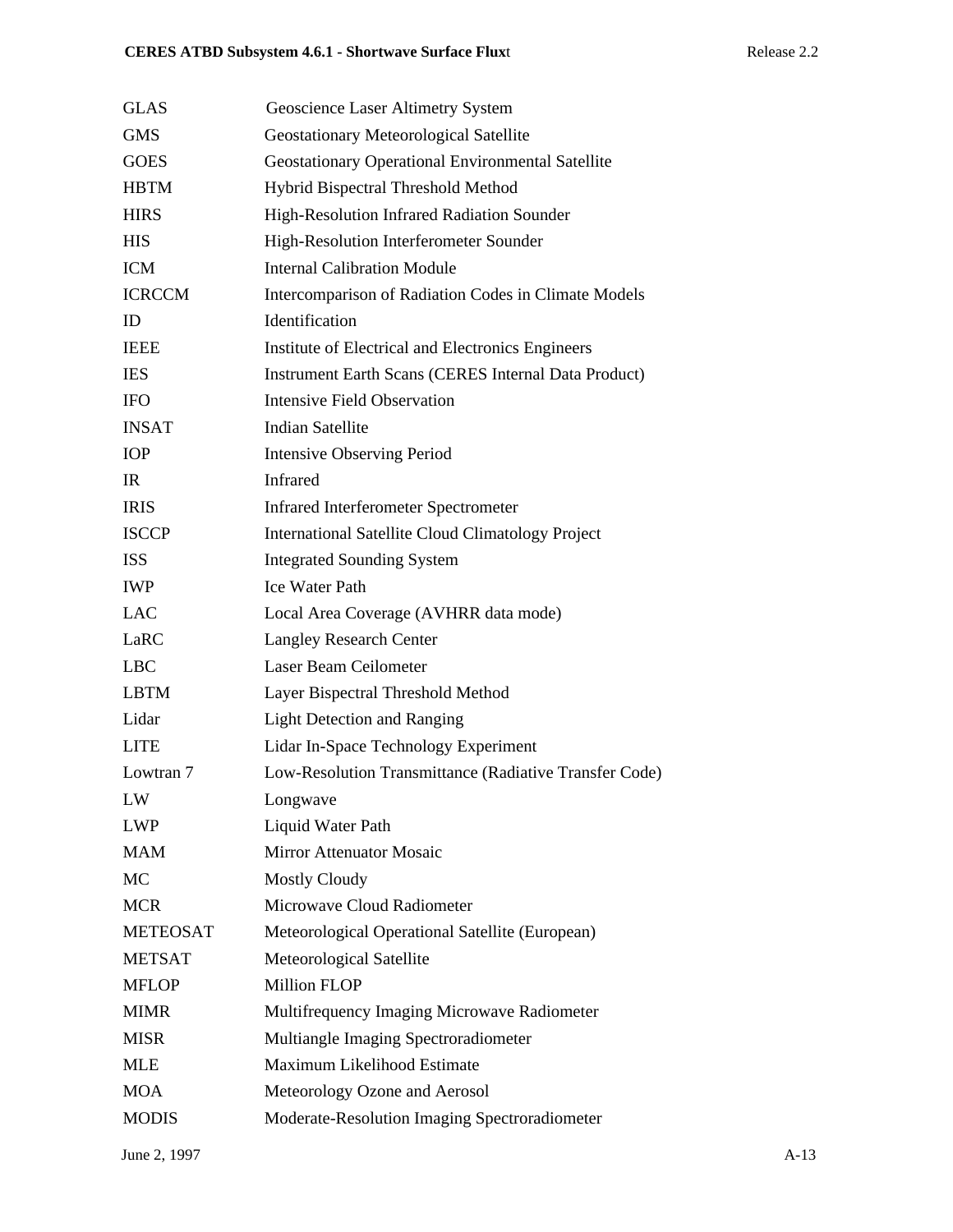| <b>MSMR</b>    | Multispectral, multiresolution                                                          |
|----------------|-----------------------------------------------------------------------------------------|
| <b>MTSA</b>    | Monthly Time and Space Averaging                                                        |
| <b>MWH</b>     | Microwave Humidity                                                                      |
| MWP            | Microwave Water Path                                                                    |
| <b>NASA</b>    | National Aeronautics and Space Administration                                           |
| <b>NCAR</b>    | National Center for Atmospheric Research                                                |
| <b>NCEP</b>    | <b>National Centers for Environmental Prediction</b>                                    |
| <b>NESDIS</b>  | National Environmental Satellite, Data, and Information Service                         |
| <b>NIR</b>     | Near Infrared                                                                           |
| <b>NMC</b>     | National Meteorological Center                                                          |
| <b>NOAA</b>    | National Oceanic and Atmospheric Administration                                         |
| NWP            | <b>Numerical Weather Prediction</b>                                                     |
| <b>OLR</b>     | <b>Outgoing Longwave Radiation</b>                                                      |
| <b>OPD</b>     | Ozone Profile Data (CERES Input Data Product)                                           |
| OV             | Overcast                                                                                |
| PC             | Partly Cloudy                                                                           |
| <b>POLDER</b>  | Polarization of Directionality of Earth's Reflectances                                  |
| <b>PRT</b>     | <b>Platinum Resistance Thermometer</b>                                                  |
| PSF            | <b>Point Spread Function</b>                                                            |
| PW             | Precipitable Water                                                                      |
| <b>RAPS</b>    | Rotating Azimuth Plane Scan                                                             |
| <b>RPM</b>     | <b>Radiance Pairs Method</b>                                                            |
| <b>RTM</b>     | <b>Radiometer Test Model</b>                                                            |
| SAB            | Sorting by Angular Bins                                                                 |
| <b>SAGE</b>    | Stratospheric Aerosol and Gas Experiment                                                |
| <b>SARB</b>    | Surface and Atmospheric Radiation Budget Working Group                                  |
| <b>SDCD</b>    | <b>Solar Distance Correction and Declination</b>                                        |
| <b>SFC</b>     | Hourly Gridded Single Satellite TOA and Surface Fluxes (CERES Archival<br>Data Product) |
| <b>SHEBA</b>   | Surface Heat Budget in the Arctic                                                       |
| <b>SPECTRE</b> | <b>Spectral Radiance Experiment</b>                                                     |
| SRB            | <b>Surface Radiation Budget</b>                                                         |
| <b>SRBAVG</b>  | Surface Radiation Budget Average (CERES Archival Data Product)                          |
| <b>SSF</b>     | Single Satellite CERES Footprint TOA and Surface Fluxes, Clouds                         |
| <b>SSMI</b>    | Special Sensor Microwave Imager                                                         |
| <b>SST</b>     | Sea Surface Temperature                                                                 |
| <b>SURFMAP</b> | Surface Properties and Maps (CERES Input Product)                                       |
| SW             | Shortwave                                                                               |
| <b>SWICS</b>   | <b>Shortwave Internal Calibration Source</b>                                            |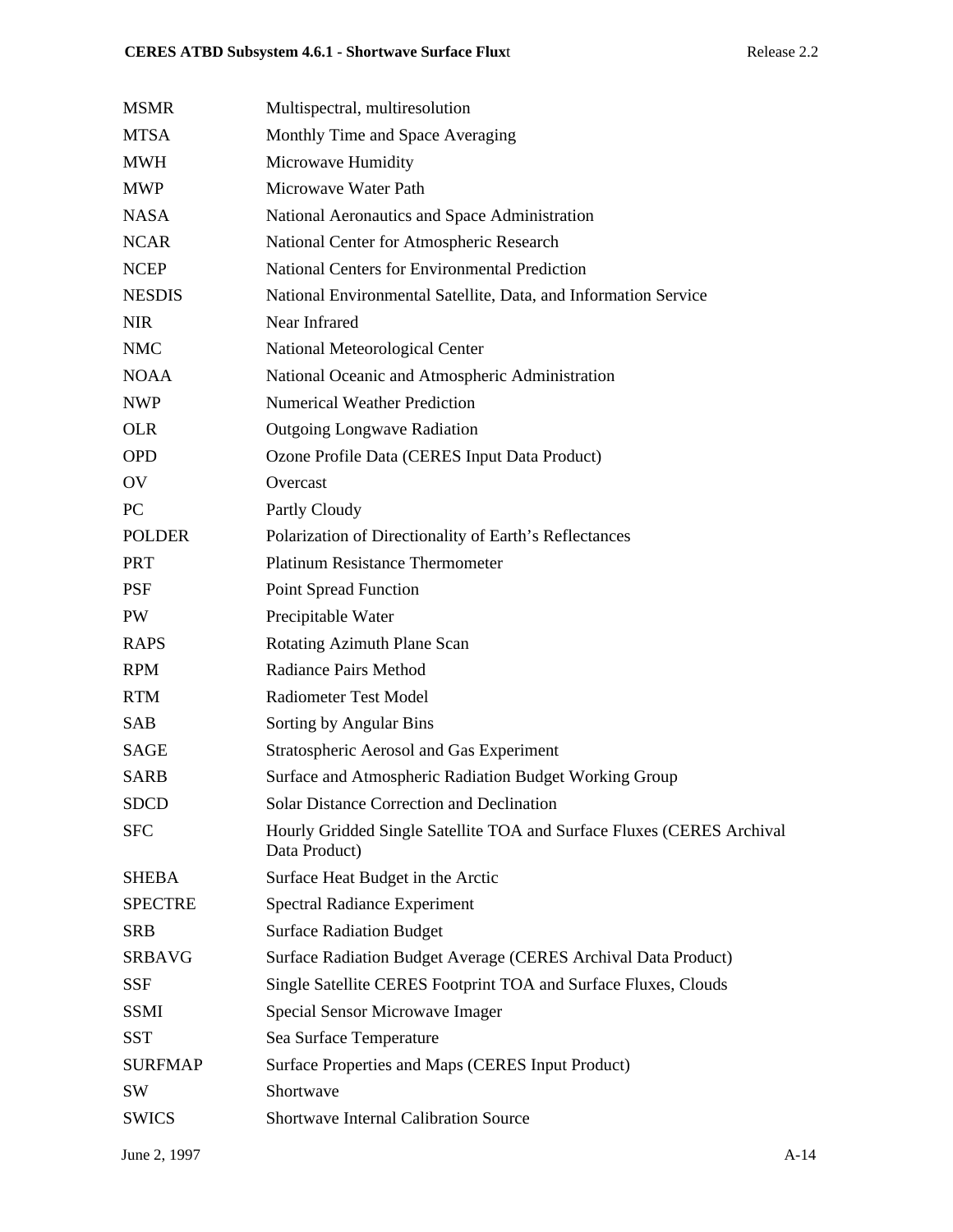| <b>SYN</b>   | Synoptic Radiative Fluxes and Clouds (CERES Archival Data Product)                              |
|--------------|-------------------------------------------------------------------------------------------------|
| <b>SZA</b>   | Solar Zenith Angle                                                                              |
| <b>THIR</b>  | Temperature/Humidity Infrared Radiometer (Nimbus)                                               |
| <b>TIROS</b> | <b>Television Infrared Observation Satellite</b>                                                |
| <b>TISA</b>  | Time Interpolation and Spatial Averaging Working Group                                          |
| TMI          | <b>TRMM Microwave Imager</b>                                                                    |
| <b>TOA</b>   | Top of the Atmosphere                                                                           |
| <b>TOGA</b>  | Tropical Ocean Global Atmosphere                                                                |
| <b>TOMS</b>  | <b>Total Ozone Mapping Spectrometer</b>                                                         |
| <b>TOVS</b>  | <b>TIROS Operational Vertical Sounder</b>                                                       |
| <b>TRMM</b>  | <b>Tropical Rainfall Measuring Mission</b>                                                      |
| <b>TSA</b>   | Time-Space Averaging                                                                            |
| <b>UAV</b>   | <b>Unmanned Aerospace Vehicle</b>                                                               |
| UT           | <b>Universal Time</b>                                                                           |
| <b>UTC</b>   | <b>Universal Time Code</b>                                                                      |
| <b>VAS</b>   | VISSR Atmospheric Sounder (GOES)                                                                |
| <b>VIRS</b>  | <b>Visible Infrared Scanner</b>                                                                 |
| <b>VISSR</b> | Visible and Infrared Spin Scan Radiometer                                                       |
| <b>WCRP</b>  | World Climate Research Program                                                                  |
| WG           | <b>Working Group</b>                                                                            |
| Win          | Window                                                                                          |
| WN           | Window                                                                                          |
| <b>WMO</b>   | World Meteorological Organization                                                               |
| ZAVG         | Monthly Zonal and Global Average Radiative Fluxes and Clouds (CERES Archi-<br>val Data Product) |
|              |                                                                                                 |

# **Symbols**

| A                     | atmospheric absorptance                             |
|-----------------------|-----------------------------------------------------|
| $B_{\lambda}(T)$      | <b>Planck function</b>                              |
| $\mathcal{C}_{0}^{0}$ | cloud fractional area coverage                      |
| $CF_2Cl_2$            | dichlorofluorocarbon                                |
| CFCl <sub>3</sub>     | trichlorofluorocarbon                               |
| $CH_4$                | methane                                             |
| CO <sub>2</sub>       | carbon dioxide                                      |
| D                     | total number of days in the month                   |
| $D_e$                 | cloud particle equivalent diameter (for ice clouds) |
| $E_{o}$               | solar constant or solar irradiance                  |
| $\overline{F}$        | flux                                                |
| f                     | fraction                                            |
|                       |                                                     |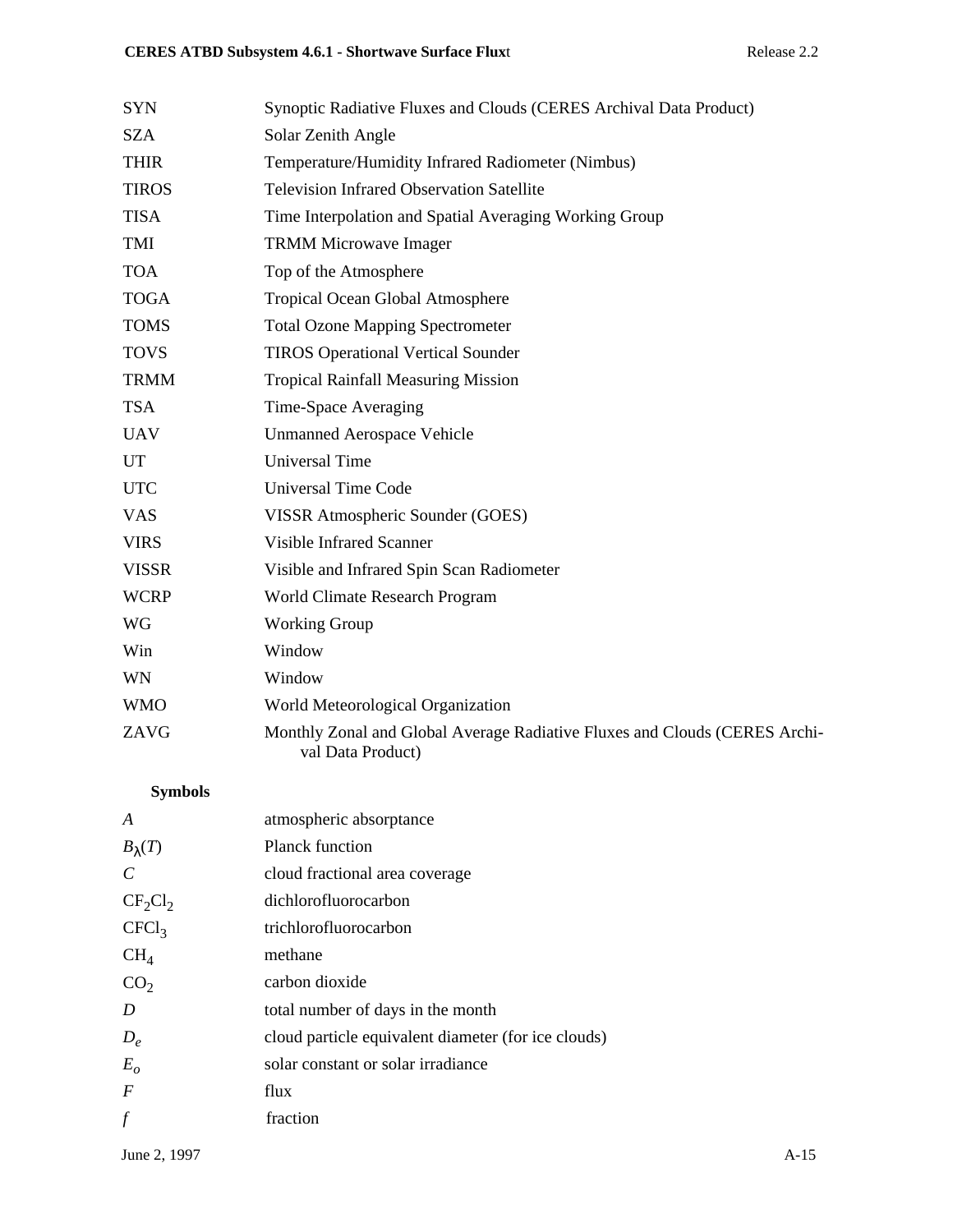| $G_a$                       | atmospheric greenhouse effect                     |
|-----------------------------|---------------------------------------------------|
| g                           | cloud asymmetry parameter                         |
| $H_2O$                      | water vapor                                       |
| Ι                           | radiance                                          |
| $\dot{i}$                   | scene type                                        |
| $m_i$                       | imaginary refractive index                        |
| Ñ                           | angular momentum vector                           |
| $N_2O$                      | nitrous oxide                                     |
| $O_3$                       | ozone                                             |
| $\boldsymbol{P}$            | point spread function                             |
| $\boldsymbol{p}$            | pressure                                          |
| $Q_a$                       | absorption efficiency                             |
| $Q_e$                       | extinction efficiency                             |
| $Q_{s}$                     | scattering efficiency                             |
| $\boldsymbol{R}$            | anisotropic reflectance factor                    |
| $r_E$                       | radius of the Earth                               |
| $r_e$                       | effective cloud droplet radius (for water clouds) |
| $r_h$                       | column-averaged relative humidity                 |
| $S_{\alpha}$                | summed solar incident SW flux                     |
| $S'_{o}$                    | integrated solar incident SW flux                 |
| T                           | temperature                                       |
| $T_B$                       | blackbody temperature                             |
| t                           | time or transmittance                             |
| $W_{liq}$                   | liquid water path                                 |
| w                           | precipitable water                                |
| $\hat{x}_o$                 | satellite position at $t_o$                       |
| x, y, z                     | satellite position vector components              |
| $\dot{x}, \dot{y}, \dot{z}$ | satellite velocity vector components              |
| Z.                          | altitude                                          |
| $z_{top}$                   | altitude at top of atmosphere                     |
| α                           | albedo or cone angle                              |
| β                           | cross-scan angle                                  |
| γ                           | Earth central angle                               |
| $\gamma_{at}$               | along-track angle                                 |
| $\gamma_{ct}$               | cross-track angle                                 |
| δ                           | along-scan angle                                  |
| ε                           | emittance                                         |
| Θ                           | colatitude of satellite                           |
| θ                           | viewing zenith angle                              |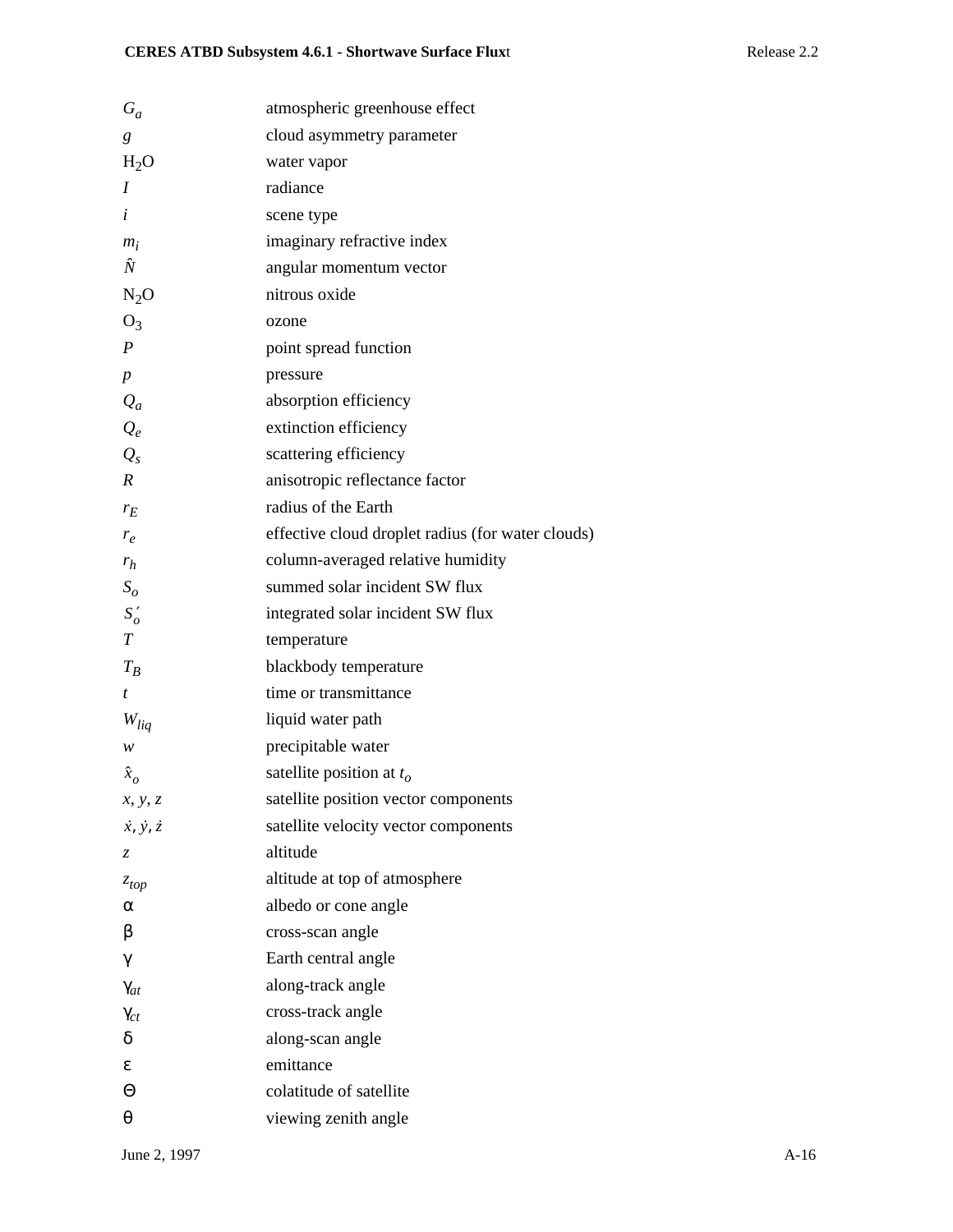| $\boldsymbol{\theta}_{o}$ | solar zenith angle                             |
|---------------------------|------------------------------------------------|
| λ                         | wavelength                                     |
| μ                         | viewing zenith angle cosine                    |
| $\mu_{o}$                 | solar zenith angle cosine                      |
| ν                         | wave number                                    |
| ρ                         | bidirectional reflectance                      |
| τ                         | optical depth                                  |
| $\tau_{aer}(p)$           | spectral optical depth profiles of aerosols    |
| $\tau_{H_2O\lambda}(p)$   | spectral optical depth profiles of water vapor |
| $\tau_{\text{O}_3}(p)$    | spectral optical depth profiles of ozone       |
| Φ                         | longitude of satellite                         |
| φ                         | azimuth angle                                  |
| $\tilde{\omega}_o$        | single-scattering albedo                       |
| Subscripts:               |                                                |
| $\mathcal{C}_{0}^{0}$     | cloud                                          |
| cb                        | cloud base                                     |
| ce                        | cloud effective                                |
| cld                       | cloud                                          |
| cs                        | clear sky                                      |
| ct                        | cloud top                                      |
| ice                       | ice water                                      |
| l c                       | lower cloud                                    |
| liq                       | liquid water                                   |
| S                         | surface                                        |
| uc                        | upper cloud                                    |
| λ                         | spectral wavelength                            |
| <b>Units</b>              |                                                |
| AU                        | astronomical unit                              |
| cm                        | centimeter                                     |
| $cm\text{-}sec^{-1}$      | centimeter per second                          |
| count                     | count                                          |
| day                       | day, Julian date                               |
| deg                       | degree                                         |
| $deg\text{-}sec^{-1}$     | degree per second                              |
| DU                        | Dobson unit                                    |
| $erg\text{-}sec^{-1}$     | erg per second                                 |
| fraction                  | fraction (range of $0-1$ )                     |

g gram